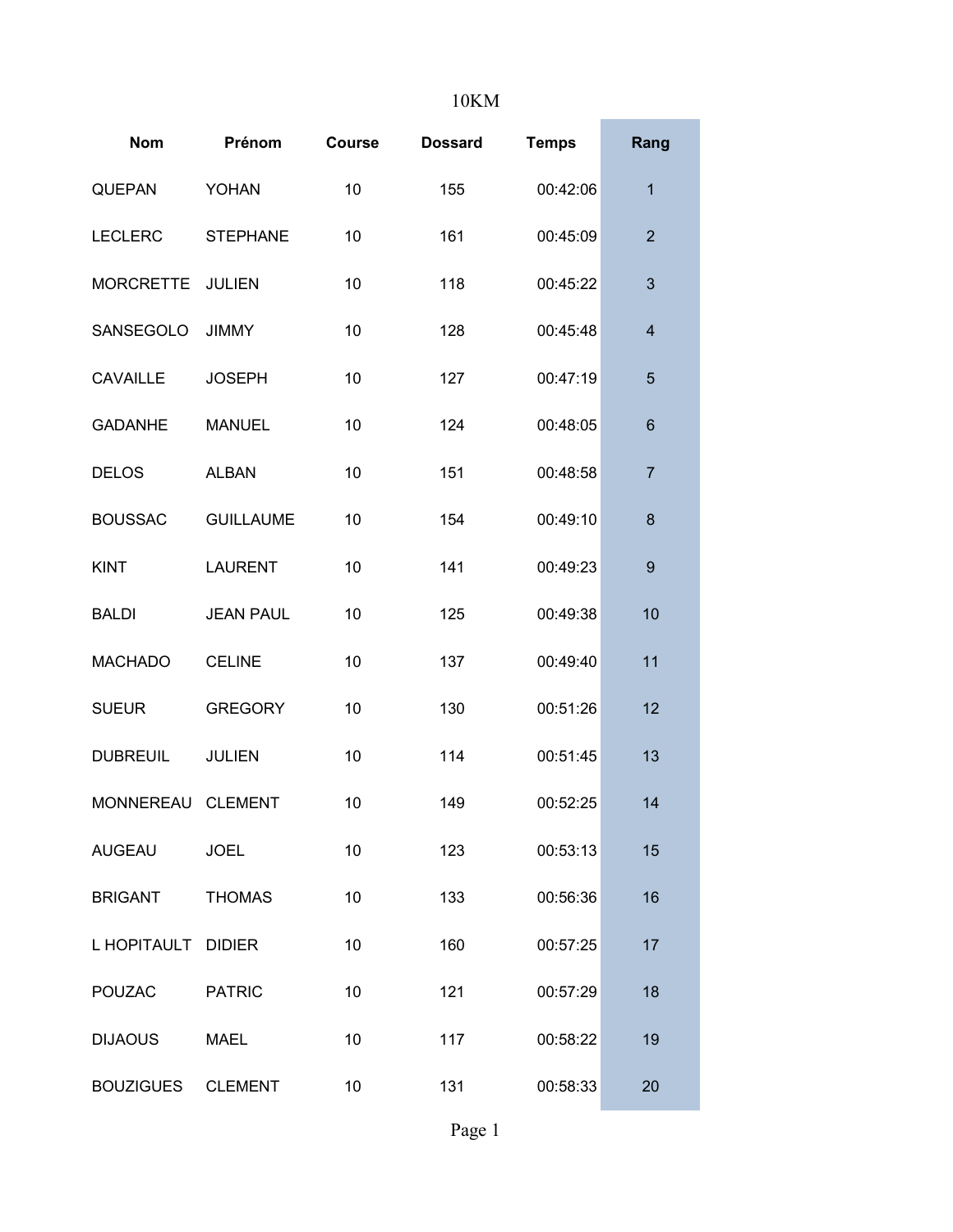## 10KM

| <b>ANTOINE</b>            | <b>GILBERT</b>     | 10 | 143 | 00:58:34 | 21 |
|---------------------------|--------------------|----|-----|----------|----|
| <b>DAVID</b>              | <b>ALAIN</b>       | 10 | 150 | 00:58:48 | 22 |
| <b>BEDEL</b>              | <b>ALEXANDRE</b>   | 10 | 140 | 00:59:59 | 23 |
| <b>LARDY</b>              | <b>BENOIT</b>      | 10 | 119 | 01:00:08 | 24 |
| <b>BODO</b>               | <b>LOUIS</b>       | 10 | 139 | 01:01:14 | 25 |
| <b>TAILHADES</b>          | <b>GUILLAUME</b>   | 10 | 135 | 01:01:30 | 26 |
| LACASSAGNE JEAN           |                    | 10 | 136 | 01:01:31 | 27 |
| ANDOUBAULT FABRICE        |                    | 10 | 157 | 01:02:14 | 28 |
| <b>POUZAC</b>             | <b>KARINE</b>      | 10 | 120 | 01:02:26 | 29 |
| <b>BONNEFOUS</b>          | <b>BERNARD</b>     | 10 | 126 | 01:02:38 | 30 |
| <b>LAFOND</b>             | <b>YOLIAN</b>      | 10 | 129 | 01:03:24 | 31 |
| <b>CHAZARENC</b>          | <b>LUCIE</b>       | 10 | 115 | 01:04:44 | 32 |
| <b>ETERNOT</b>            | <b>JEAN LOUIS</b>  | 10 | 134 | 01:09:03 | 33 |
| <b>POTIER</b>             | <b>THOMAS</b>      | 10 | 152 | 01:10:34 | 34 |
| <b>RICHANN</b>            | <b>JEAN LOUIS</b>  | 10 | 142 | 01:11:19 | 35 |
| <b>DIAS GEIRINHA JOSE</b> |                    | 10 | 138 | 01:12:06 | 36 |
| <b>PEARD</b>              | <b>YVES</b>        | 10 | 122 | 01:12:15 | 37 |
| <b>QUEPAN</b>             | <b>DELPHINE</b>    | 10 | 156 | 01:12:44 | 38 |
| <b>VAISSE</b>             | <b>MARIE LAURI</b> | 10 | 148 | 01:16:16 | 39 |
| LATRA                     | <b>DRYAN</b>       | 10 | 162 | 01:16:17 | 40 |
| POULAIN D AN CHLOE        |                    | 10 | 158 | 01:18:29 | 41 |